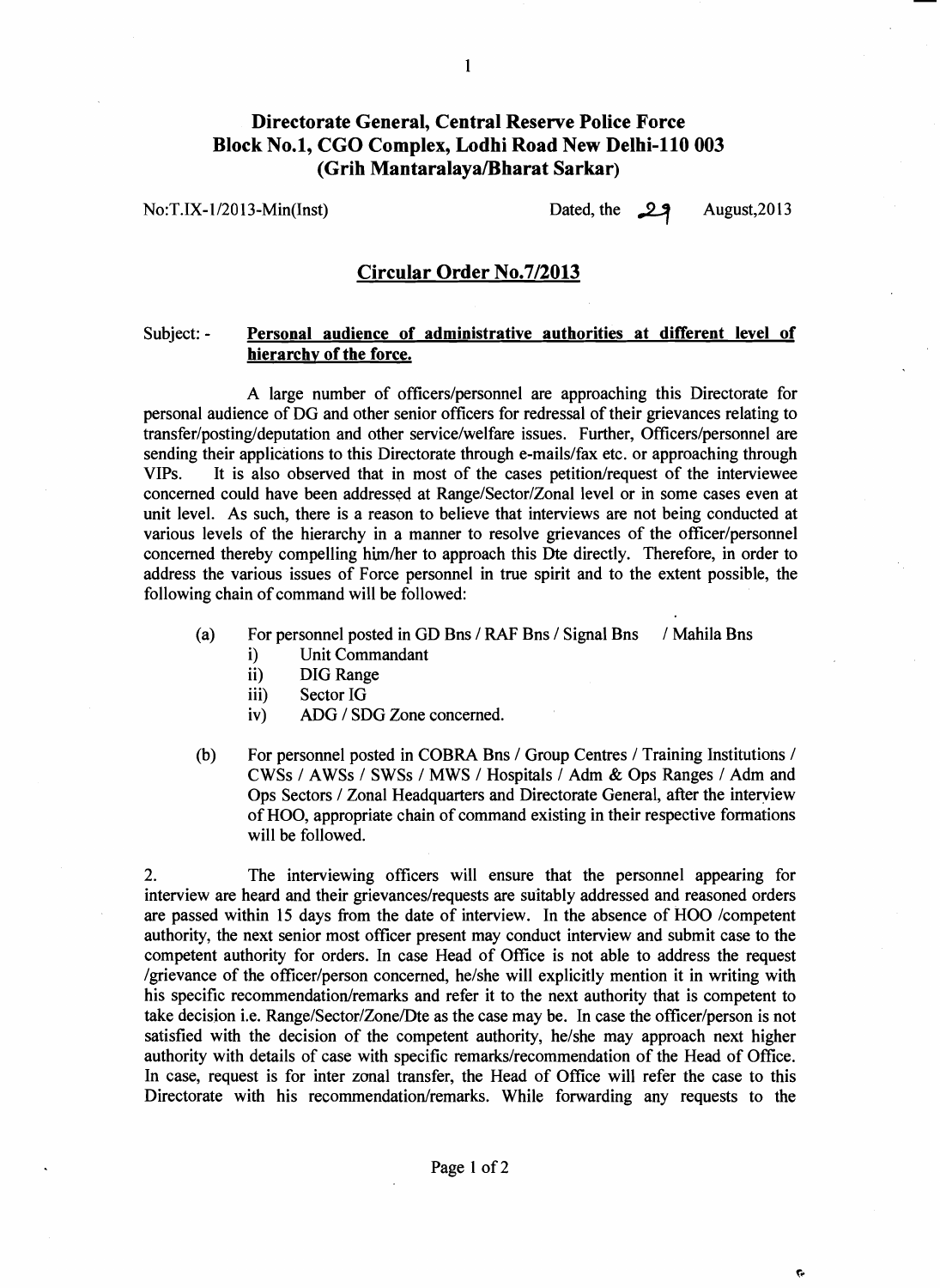Directorate, the HOO will clearly mention the authority to which the case is referred i.e. DG/ADG/IG/DIG concerned. However, cases of extreme compassionate grounds/emergent cases on medical ground for self and dependent family members can be referred to this Directorate with supporting medical documents/certificate from specialist concerned and specific recommendation of Head of Office. All personnel reporting for interview at Range /Sector/Zone/Directorate General will carry application and recommendation of Head of Office as per specimen attached as Appendix-"A".

**3.** Such officers/personnel can take interview during their leave period (in case they are leaving their Hqr) on any working day between 11 to 1 PM. However, requests of officers/personnel not following the due procedure will not be entertained.

**4.** All HOO will ensure relief of all transferees within 20 days of effective date of issue of transfer orders unless otherwise specified. Any representations for changes should be submitted to competent authority within 3 days of issue of transfer order and settled within 15 days. However, in case no reply is received within 20 days, the relief will not be delayed. No representations after due date will be entertained.

**5.** This order supersedes all the previous instructions on the subject and will take effect from the date of its issue.

Encl: Appendix-"A"

(Dilip Trivedi) IPS Director General

### No:T.IX-1/2013-Min(Inst) Dated, the 2q August, 2013

Copy for favour of information and necessary action forwarded to: -

- 1. Spl DsG/Addl DG, CRPF NEZ/CZ/JKZ/SZ/Trg. Dte.
- 2. All Sector IsG (Including Ops IsG /Director/IGP- ISA CRPF, Mount Abu /CRPF Academy, Kadarpur/IG Training Directorate/IsG Medical, Composite Hospital Delhi **/Hyderabad/Guwahati/Jammu.**
- 3. All DIsG (Including Training Institutions / Ops/Medical/CTC (T & IT) /CWS-I & II/DIG Communication CRPF Directorate.
- 

4. All DIsG Group Centres, CRPF. **C<sub>D</sub>Ress** (*P*) 6<br>5. All Commandants Bns, CRPF (Including RAF/Signal & SDG) All Commandants Bns, CRPF (Including RAF/Signal & SDG).

 $29 | 8 | 30 | 2$  $\mathbf{v}$ 

ç,

(Sanjay Kumar Agarwal) IPS Inspector General (Pers)

#### **Internal**

SO to DG /Sr. PS to DG AC(PS) to ADG (Hqr)/(Trg)/(Works)/AS & FA AC (PS)/PS to IG (Pers)/Prov/(Ops)/(Adm)/(Works & Comn)/Trg/(Int)/Director (Med). All branches / Sections of Dte. I/C Co-ordination Cell/Master File

Page 2 of 2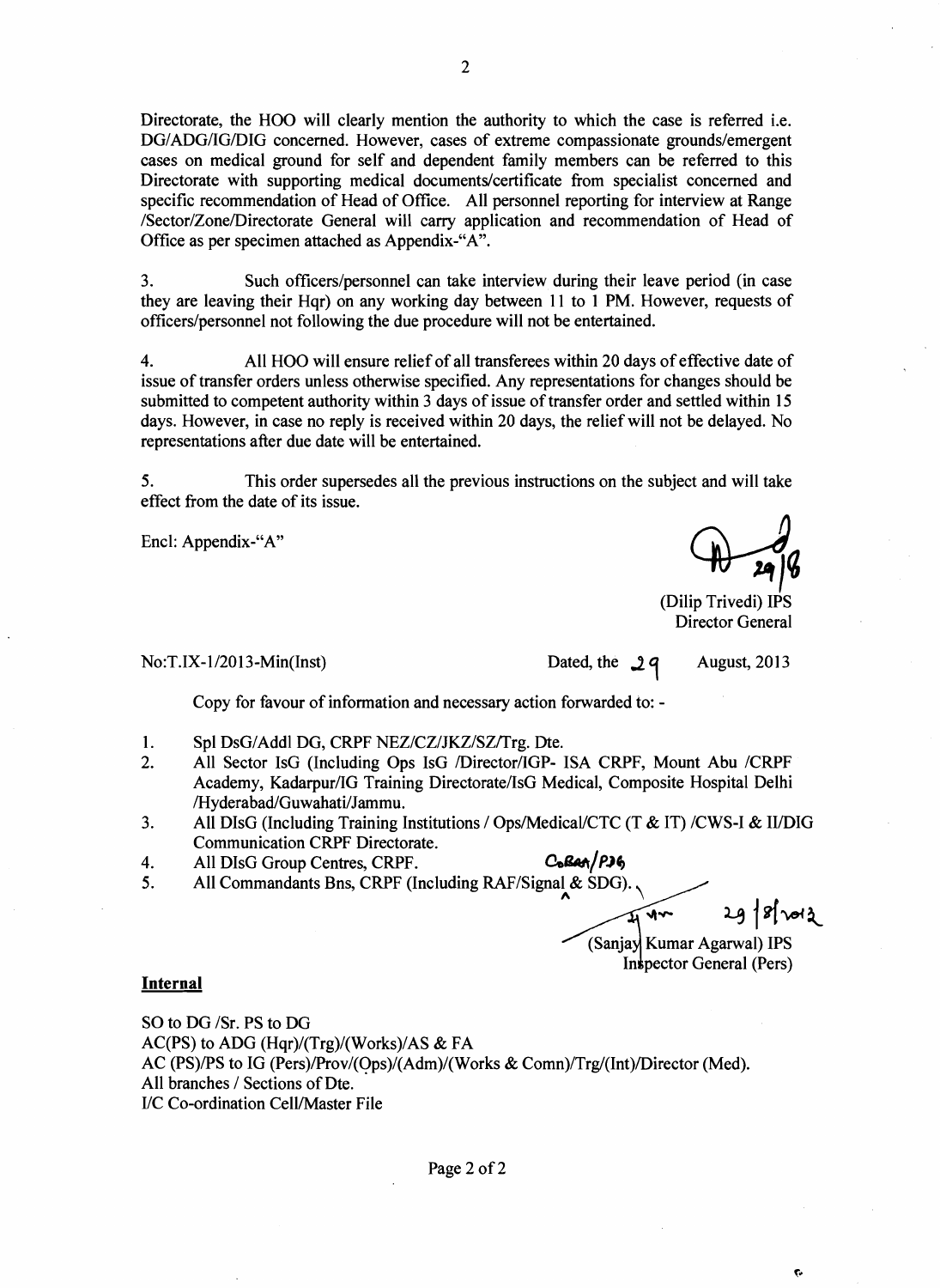### **APPENDIX-A**

# **DETAILS OF OFFICER/OFFICIAL SEEKING PERSONAL AUDIENCE OF<br>DIRECTOR GENERAL CRPF, NEW DELHI**

|   |                                                                                                      | <b>Contract</b> |                                |
|---|------------------------------------------------------------------------------------------------------|-----------------|--------------------------------|
|   |                                                                                                      |                 | ాను ప <del>్రభ</del> ామంలో స   |
|   |                                                                                                      |                 |                                |
|   |                                                                                                      |                 | <u>APPENDIX-A</u>              |
|   | <u>DETAILS OF OFFICER/OFFICIAL SEEKING PERSONAL AUDIENCE OF</u><br>DIRECTOR GENERAL CRPF, NEW DELHI  |                 |                                |
|   | 1   Force No/IRLA No.                                                                                |                 |                                |
|   | $\vert 2 \vert$ Rank and appointment                                                                 |                 |                                |
|   | $\sqrt{3}$ Name<br>4 Present Posting with date                                                       |                 |                                |
| 5 | Contact details : Mobile No / email address                                                          |                 |                                |
|   | 6   Sex (Male / Female)                                                                              |                 |                                |
|   | 7 Date of Appointment and superannuation                                                             |                 |                                |
|   |                                                                                                      |                 |                                |
|   | 8 Home address                                                                                       |                 |                                |
|   |                                                                                                      |                 |                                |
|   | 9 Whether living with family or alone? In case<br>alone, place where family residing $\bm{\&}$ since |                 |                                |
|   | when?<br>10 Cadre / Courses done with grading (excluding<br>pre-promotional courses)                 |                 |                                |
|   | 11 Latest Medical Category with date                                                                 |                 |                                |
|   | 12 Previous posting and attachment particulars                                                       |                 |                                |
|   | SI.No Unit / office / GC /<br>Location<br>Instn.                                                     | From            | Years   Months<br>$\cdot$ . To |
|   |                                                                                                      |                 |                                |
|   |                                                                                                      |                 |                                |
|   | 13 Punishment details / Court Cases if any                                                           |                 |                                |
|   | 14 Any recent complaints?                                                                            |                 |                                |
|   | 15 Rewards and Medals                                                                                |                 |                                |

પ્

 $\hat{\mathbf{C}}$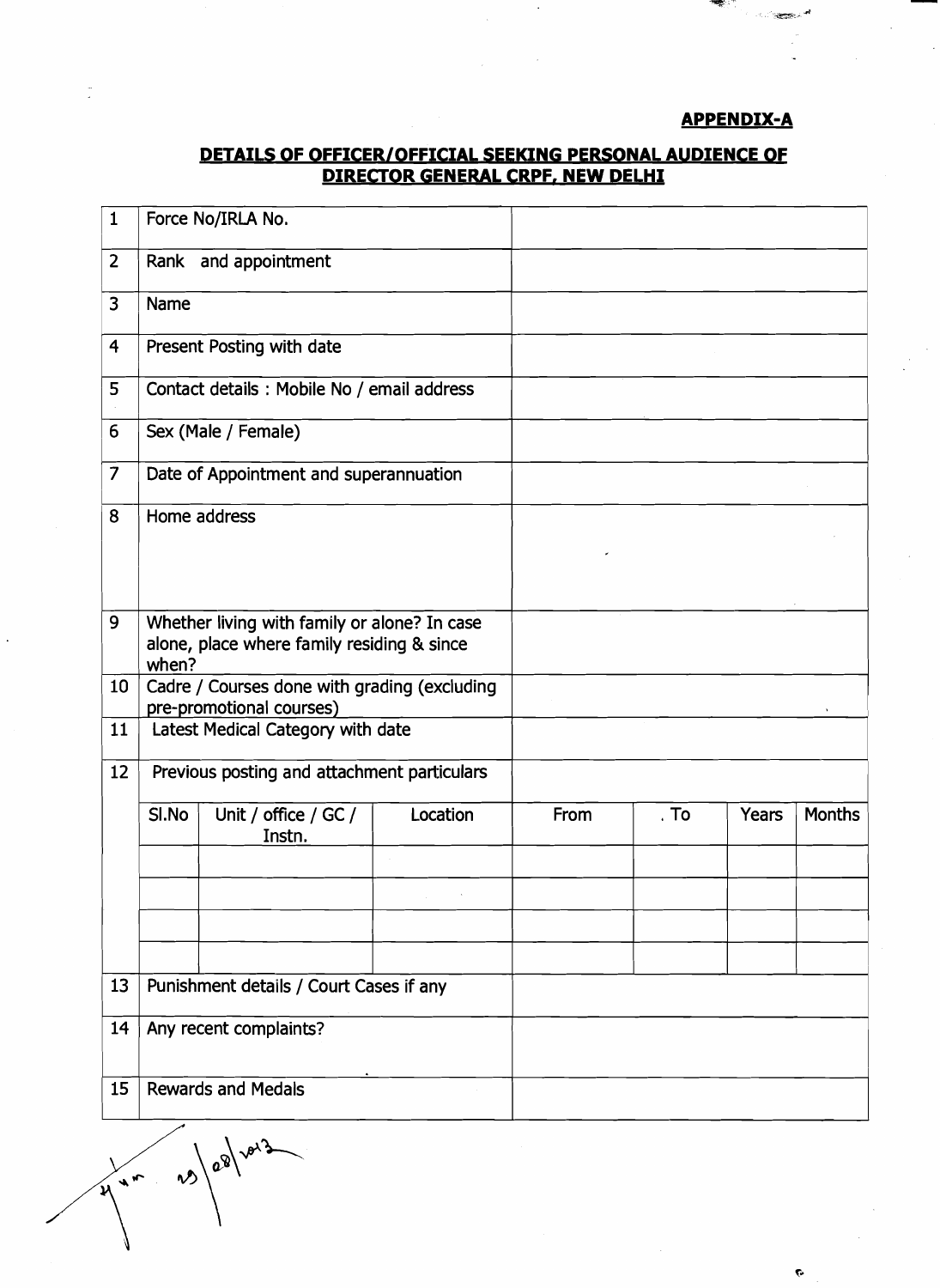| 16 | Any special achievements                                                                                                                                                              |  |
|----|---------------------------------------------------------------------------------------------------------------------------------------------------------------------------------------|--|
| 17 | Special Edn / Professional qualifications /                                                                                                                                           |  |
| 18 | Whether under order of promotion / transfer /<br>attachment? If so its detail and authority.                                                                                          |  |
| 19 | Reason/ground for interview (in case on<br>medical / compassionate ground it should be<br>supported with medical documents/certificate<br>of specialist concerned and other supposr). |  |
| 20 | In case the request is for posting                                                                                                                                                    |  |
|    | (i)<br>Whether the request is within the<br>parameters of Orders / transfer policy?                                                                                                   |  |
|    | Whether any choice posting availed<br>(ii)<br>earlier, if so, details.                                                                                                                |  |
|    | (iii)<br>Special qualifications if any?                                                                                                                                               |  |
|    | Present vacancies in the unit?<br>(iv)                                                                                                                                                |  |
|    | (v)<br>Whether percentage of local<br>being<br>maintained?                                                                                                                            |  |
|    | (vi)<br>If husband and wife case, the details of<br>spouse.                                                                                                                           |  |
|    | (vii)<br>In case of husband and wife case,<br>postings availed together with place<br>and duration.                                                                                   |  |
| 21 | If request lies within the competency of Zone<br>/ Sector, reason for referring the case to<br>Directorate.                                                                           |  |
| 22 | Designation of officer to whom case is<br>recommended                                                                                                                                 |  |
| 23 | Specific Recommendation of H.O.O with<br>reason                                                                                                                                       |  |

It is certified that the above details have been checked with the service records and found correct.

Dated:

2) 11 19 / 19 / 10/3

(Signature of H.O.0) (Office Seal)

Ģ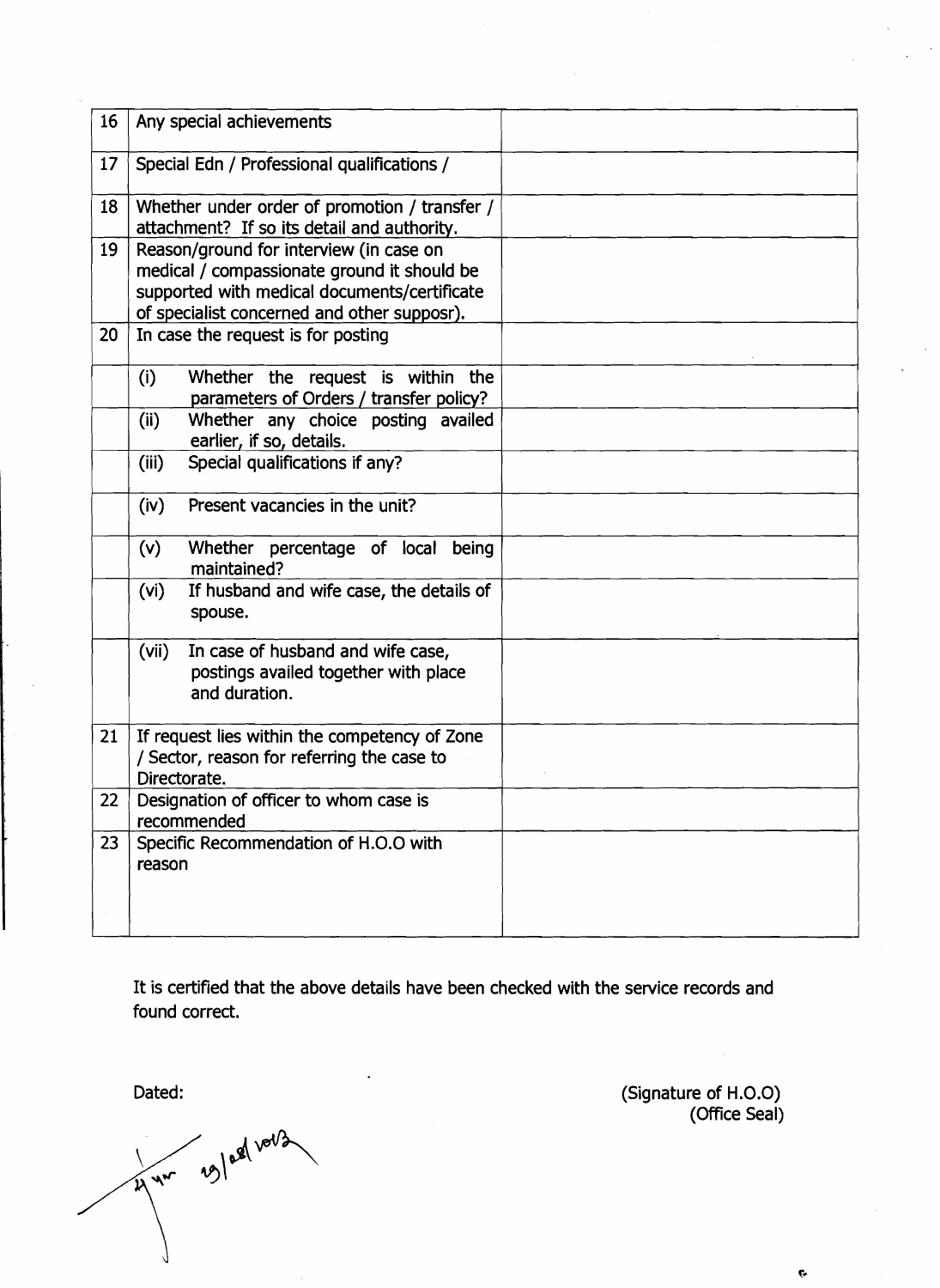## **Directorate General, CRPF, Block No.1, CGO Complex,**

## **Lodhi Road, New Delhi-110 003.**

(Ministry of Home Affairs)

No. T.IX-1/2017-Min-DA-2

Dated, the 14<sup>th</sup> June, 2017

### **AMENDMENT (1) TO CIRCULAR ORDER NO. 7/2013**

### Subject: - **PERSONAL AUDIENCE OF ADMINISTRATIVE AUTHORITIES AT DIFFERENT LEVEL OF HIERARCHY OF THE FORCE.**

 In partial modification, para 3 of Circular Order No. -7/2013 is hereby amended to read as under :-

|                                                                                                                                                                                                                                                                                                                                                                                                                                                                                                                                                                                                                                                                                                                                                                                                                                                                                                                                                                                                                    | <b>AMENDMENT</b> |  |  |  |  |
|--------------------------------------------------------------------------------------------------------------------------------------------------------------------------------------------------------------------------------------------------------------------------------------------------------------------------------------------------------------------------------------------------------------------------------------------------------------------------------------------------------------------------------------------------------------------------------------------------------------------------------------------------------------------------------------------------------------------------------------------------------------------------------------------------------------------------------------------------------------------------------------------------------------------------------------------------------------------------------------------------------------------|------------------|--|--|--|--|
| No.<br><b>FOR</b><br><b>READ</b>                                                                                                                                                                                                                                                                                                                                                                                                                                                                                                                                                                                                                                                                                                                                                                                                                                                                                                                                                                                   |                  |  |  |  |  |
| 3<br>Such<br>officers/<br>Personal audience of DG in<br>respect of Force personnel will be held only<br>personnel can take interview<br>on Fridays in between 1500-1600 Hours<br>during their leave period (in $ $<br>case they are leaving their<br>through video conferencing.<br>concerned office/branch will submit brief<br>Hqr) on any working day<br>between 11 to<br>$\mathbf{1}$<br>history and comments along<br>PM.<br>However, requests of<br>supported documents with regard to the<br>grievances well in advance to the DG's<br>officers/personnel<br>not<br>following the due procedure<br>Secretariat. Concerned office/branch in-<br>will not be entertained.<br>charge will be present well equipped with<br>information related to the case.<br>all<br>Personal audience of other authorities of<br>Directorate will continue on any working<br>1500 to 1800 Hours.<br>between<br>day<br>However, requests of officers/personnel<br>not following the due procedure will not be<br>entertained. | The<br>with      |  |  |  |  |